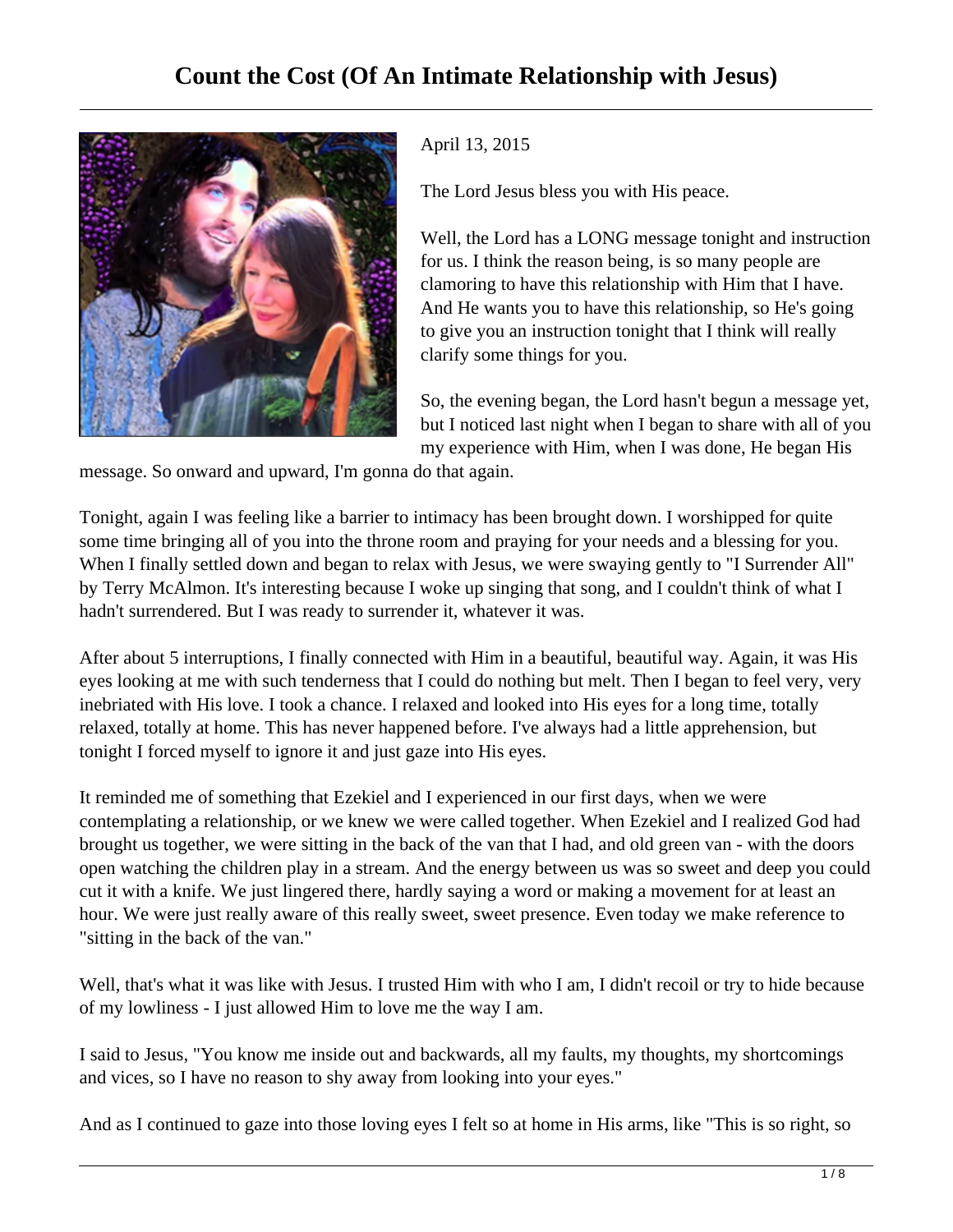natural, so completely relaxed and safe. I don't need to hide from the All Holy One, He already knows me and my doings, and He is comfortable, relaxed and safe in my arms, too."

Wow, what a milestone that was for me. No more running, hiding or nervousness, just the comfort of the One who knows and loves me unconditionally. Someone I could share my Frappe and biscotti with, someone I could talk about the kid's muddy jeans with and figure out how we were going to get them back in the van without getting it dirty. WOW - what a connection and milestone this was for me!

He simply said, *"I've been waiting for this for so long. Waiting for when you would just accept just Me, unconditionally, as your other half, truly your husband."*

And I thought to myself, ' I hope this won't make Ezekiel jealous'. But later when I went to take a nap I told him, "Honey, come lay down with Jesus and I, it feels like the back of the van." He just told me to stay in that sweet place with the Lord and he came in here to answer comments on our videos, 'cause we only have one Mac now and have to share it. He knows what that feels like because he, too, has experienced that gentle, familiar, love with Jesus.

And I realized, we get a lot of flak because of what we are sharing with you. I had one guy the other day call me a wicked woman, taking all the attention for myself and playing up to the adoring crowd. I had to laugh and thought, 'You really didn't get it, did you? This is about you, not me! These souls on our channel are seeing how real Jesus is and that they can have that relationship with Him too.' That's what we're here for, to show everyone how easy it is if you are willing to give Him your whole heart and cut everything else out in your life that is empty and useless. So, if any of you are "adoring fans," please get your focus back. How many times do I have to tell you how wretched I am?

Well, I just realized, in this position with the Lord what was going on. I realized, you know... prophets get a word of knowledge; they hear and see the Lord. Why can't we hear and see the Lord as in a relationship like Bride and Groom? John the Beloved rested his head on Jesus' heart, so why can't we??? I realized, the Lord loves to give a word, but He doesn't want to be seen merely as a slot machine spitting out fortune cookies. He wants us to love to be with Him, not for the words that we get, but for Who He is to us, and for Who He is period.

So if John can do it, we can do it - AMEN....

At that point, I kinda ran out of things to say, and the Lord said very softly and gently:

*"Do you want Me to speak now?"* 

## Oh, Yes Lord, please.

*"What you have discovered tonight is the true secret of happiness. All roads lead to home, right here." He pointed to His Heart. "That emptiness, that vacuum that all of you are experiencing, that intense desire for the Rapture... all of you are longing for this simple one-on-one loving relationship, where we are forever together and even at death (for those who will die) even more so. So we will never, ever be separated. There may be times when you hurt Me, and I am very quiet, but other than that I need and want to be with you, accepted by you as the love of your life. Someone you can trust with being relaxed and your true self. There may be times of sacrifice when you do not hear or see me, because I am using*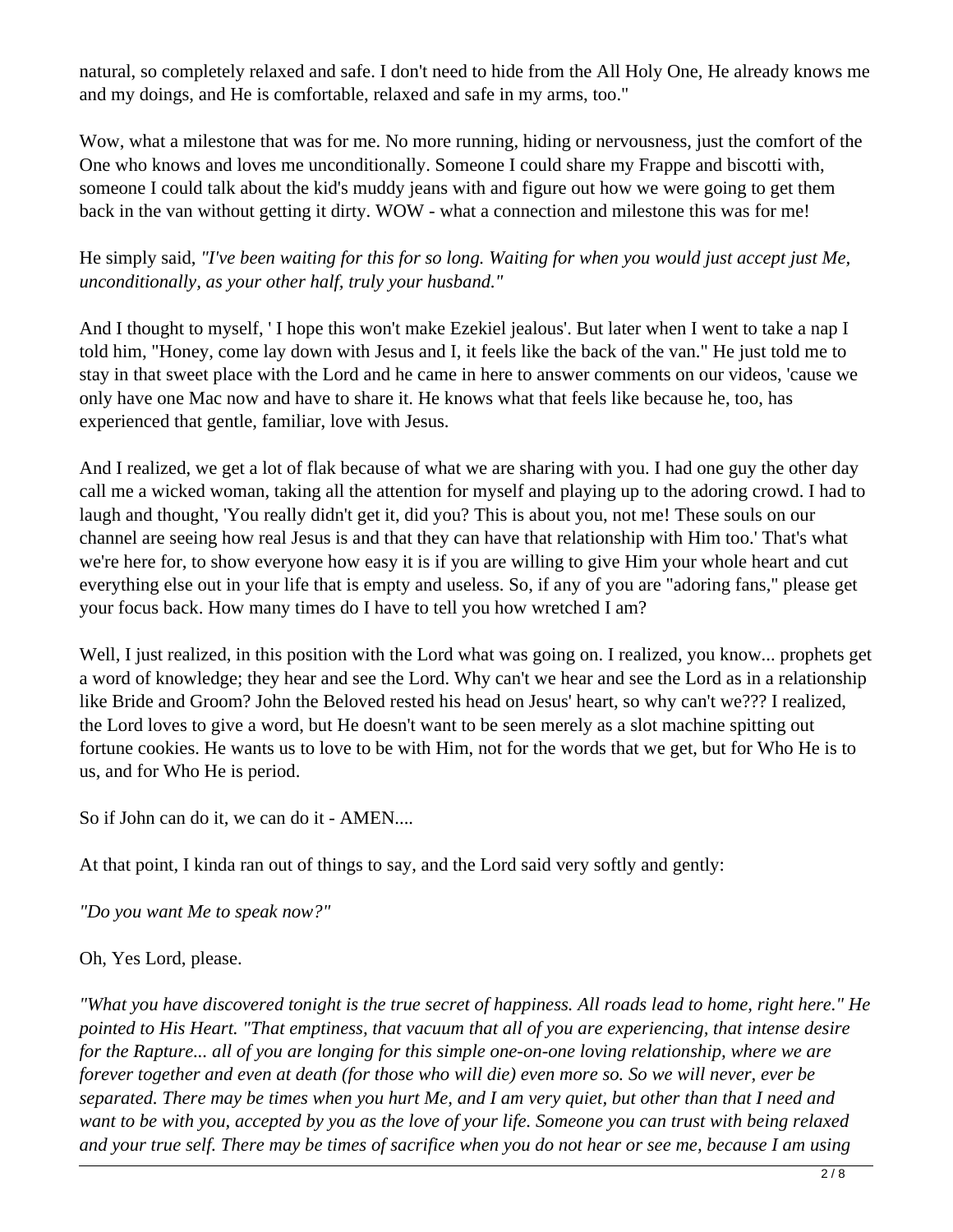*your suffering to help another soul. But this relationship is that God-shaped place within you: no one, no thing, ever will bring satisfaction to that void that exists in your heart.*

*"That is why you are longing so much for this relationship that Clare and I have, because I made you to want it. And it is beginning to dawn on you that religion has robbed you of this precious, precious knowledge of Me.*

*"Yes, this is indeed the time of the Bride coming to her Groom and being wed together in Holy matrimony, so holy that no other human can come between you and I. This place is sacred and reserved only for you and I.*

*"Many of you have already approached Me in this way, but you still are holding back because of fears. Fear of Me - the Mighty God. Fear of Me - the Judge. Fear of Me - that I desire perfection from you before you dare approach Me.*

*"Nothing could be further from the truth - you will never reach perfection without Me. It is impossible to you. So you spend your life shunning Me, avoiding Me because of these religious ideas that are lies from the devils. I am speaking to every one of you now: you are afraid of Me on some level; that is the only reason you keep your distance. It is not I that am distant it is you who have put up walls to hide behind.*

*"Do you see how very pointless this is? Do you see that you need not fear Me? The more you have been injured, the more you will fear Me. You have never known unconditional love. You've never known My love that has no prerequisites before we can be this close. Everyone you have ever known had expectations about you and sooner or later you felt like you let them down. And then you felt not good enough. Do you see, the enemy has over and over again taught you to fear intimacy because it always brings pain along with it. Pain, disappointment, failure and back to the 'I'm not good enough' attitude again.*

*"I am not a man that you can hide anything from Me. When I come to you, I know things about you that you don't even know. If you did know them, well... you'd be horrified and would never be open to Me, you'd feel so ashamed.*

*"So get over yourself and come to Me without that religious spirit wagging its finger in your face repeating, 'You're not worthy. Who do you think you are? You, you're a sinner, look what you were thinking ten minutes ago. He is God, He wouldn't dare talk to such as yourself, you are foolish and deceived.' Because that is what is keeping you from Me. Truly, it is a religious spirit."*

Lord, what about...

*"Jayden?"*

Yes.

*"Jayden, I love you - but you've never known real love, so you have all these fears. People have put those fears on you by rejecting you over and over again. I know who you are, I know where you stand and where you fall, but I am here to love you into wholeness, to heal your broken heart. You don't have to be good enough for Me - am I good enough for you? Am I someone you can trust? Did you know that My*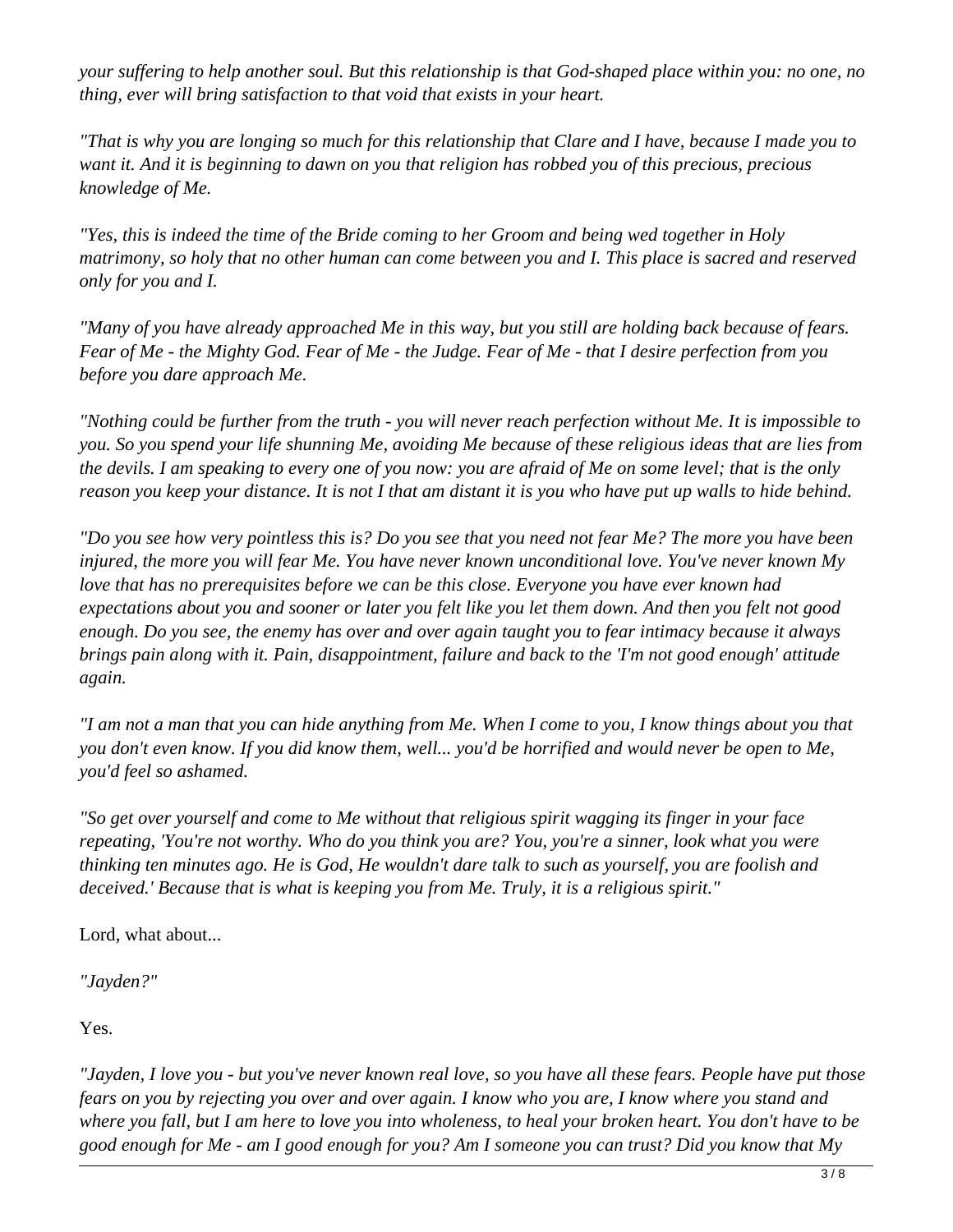*Name is Love, something warm and wonderful, comforting and always there for you no matter what?"*

*"Religion has taken away the true meaning of having a relationship with Me. When I called Peter, James, and John, they were My sidekicks, My buddies. I walked and talked with them, I ate with them, we slept under the stars together - I was real to them, the way I want to be real with all of you. Religion has put up walls, barriers, conditions. I never meant for that to happen, I always wanted to preserve relationship just as I did with Adam and Eve. I always wanted friendship. I am the most misunderstood person that ever lived on the Earth. Men have taken Who I am and made a monster out of Me.*

*"Men are the monsters: full of hatred, bitterness, anger - and they projected that onto Me. My nature is gentle, kind, simple, easy to be with. And the only reason My Father came across the way He did was because men's sins were destroying the innocent, murdering children, destroying families, stealing, lying and cheating. Hurting the innocent. Had they lived as I wanted them to I never would have had to wipe them off the face of the Earth.*

*"But we have a very real enemy: fallen angels, sickly, grotesque, gruesome, wicked and mean bent on hurting men and destroying the Earth. And when men throw in their lot with them, then My Father must step forward and be the just Judge who puts a stop to injustice. That is what Earth is facing now: judgment. But that's not My nature nor My Father's nature. We are gentle, meek and kindly, but men would take advantage of that if We did not punish sin and wickedness.*

*"So you see, I am not Who the enemy has made Me out to be most of the time. So, come to Me. I am meek and gentle of heart and I will bring rest to your souls. Stop putting up screens and barriers between us. Look into My eyes without shame and see the Love shining out just for you. Take a step in faith, trust that I am Who I have said I am."*

At that point, I was getting really sleepy and my eyes were starting to close. And the Lord said:

*"Clare, you need to lie down?"*

Yes Lord, I am so sleepy.

*"Rest with Me, we will come back to this."*

Thank you Lord, thank you for understanding.

*"You are My wife, should I not care for your needs?"*

So that's what I did, I went and laid down and got a good nap. I had no idea this message was going to be this long!

An hour later, "Wow, I feel better. I wonder: if I can sit down after a nap and here You are again...why can't I just sit down and talk with You like this anytime?"

*"I never said you couldn't. These are the limitations YOU have put on our relationship, not I. I do love it when we spend worship time together first."*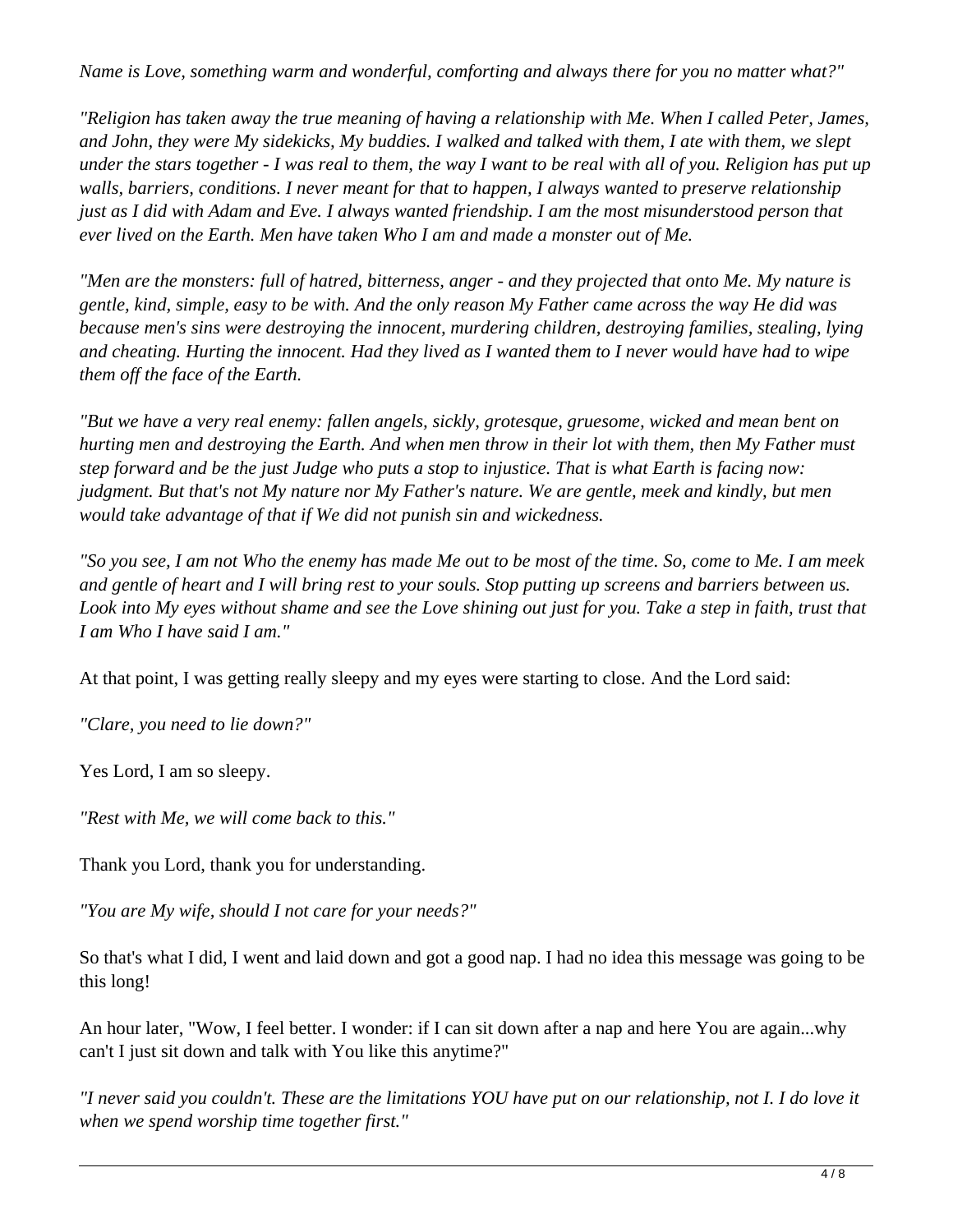Oh Lord, you know that tonight I didn't even want to come out of worship.

*"What I know is that you need Me every day, all the time, to keep that God shaped place filled and purring."*

I can't believe you said that!

*"Well, isn't that the perrrrfect word?"*

Now you're being silly and they will never believe it is truly Jesus Christ I am talking to.

*"And you - who do you say I am?"*

You are the most wonderful, most charming, kindly, comfy friend I've ever had... and God, to boot.

*"I'll receive that as a kiss from My Bride."*

So, is there anything else you want to say, Lord?

*"Indeed there is. I have waited all your life for us to be together this way. Blessed is the soul who takes up this invitation, sooner than later. You have suffered so much out of ignorance and loneliness, if only we could have been together this way when you were still very little."*

Yes, Lord, if only...

*"This is why I have brought you as a gift to My precious Brides, so they don't have to wait but can enter in now. No more loneliness, no more aloneness in the decisions of life. I am here at your right hand, by your side and I will always lead you when you ask it of Me.*

*"The greatest dangers to this relationship are distraction and business. These are the subtle tools Satan uses to slowly and ever so imperceptibly draw you away from Me. He is very cautious to do it slowly, so that you don't notice what is taking place. It begins with projects such as you are facing right now."*

Uh-oh. That would be moving an 83 year old woman who is a hoarder with 4 tiny barking dogs out of the front house and other things that need to be done here on the property.

*"Yes, you may take this as a warning. However what you have going for you now that you didn't before was responsibility to souls who want to grow closer to Me. Your motherly nature will put the stops on you before you lose what we have right now. But in the past, this is precisely how he stole you away from Me. And I cried Clare, I cried and I cried because I missed you so."*

My heart sank and tears welled up in my eyes when He said that.

Oh, God and my best friend... I am so deeply sorry.

*"Yes. There is a cost My Brides. Your life will be stripped down to bare necessities and very little pleasures from the outside. This is a price you must be willing to pay. I will convict you of your curiosity*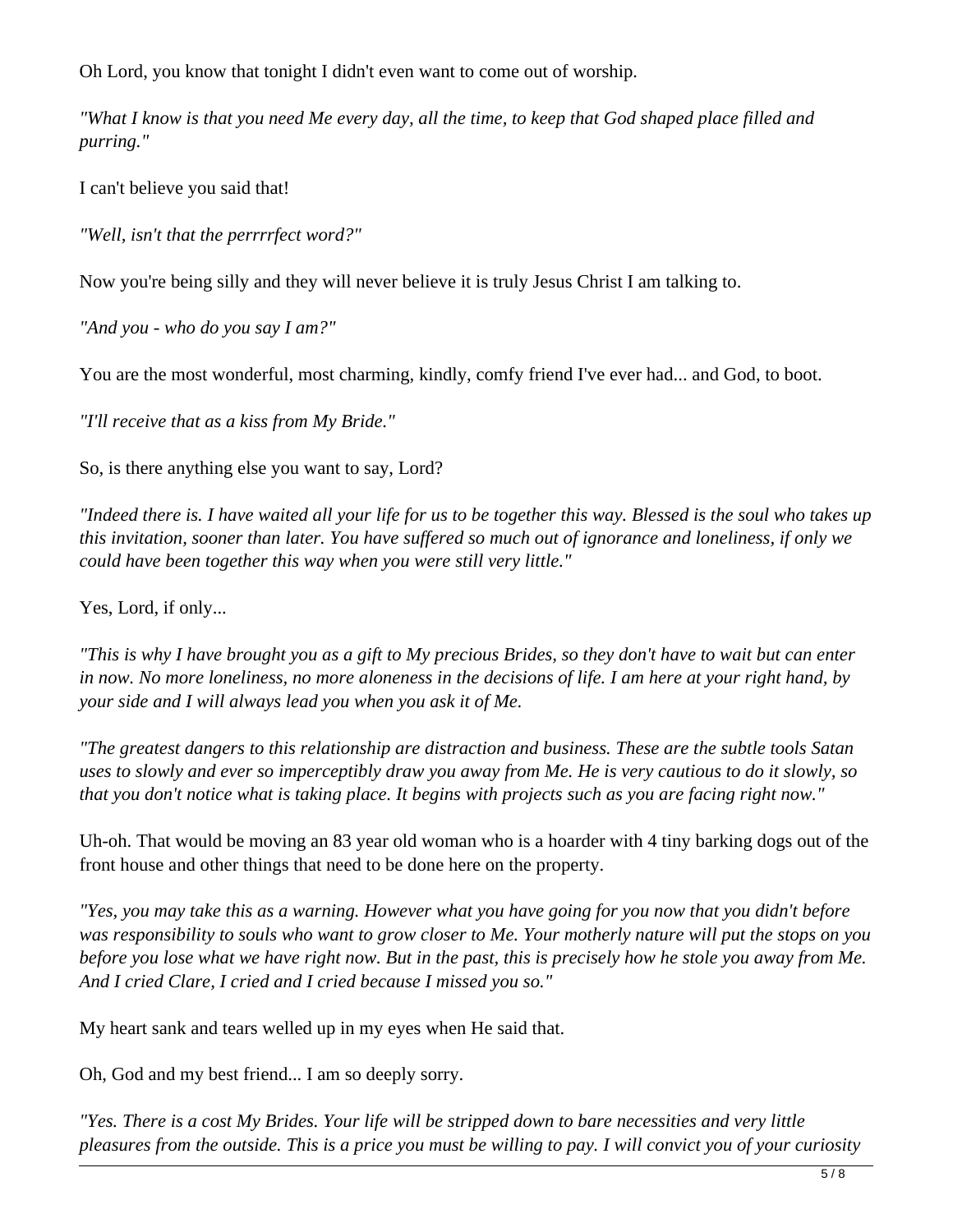*and the time you take to indulge it surfing on the internet, while I am at your side waiting. I will convict you of vanity staying in front of the mirror or shopping for preparations to make you look better. I will convict you of time at a salon, and even eating lunch out with a friend, that has no bearing on spiritual growth for either one of you. I will convict you of spending too much time in the kitchen, the garden and compulsive cleaning."*

Wow, the Lord just ran down all of my vices right there, the things that I've been struggling with. He's talking about me...

*"This is your guide. If you have peace and joy in what you do that is not directly related to Me, then you will know I am with you in that activity. But if you feel a nagging, a tugging by your side, like ; 'I know I shouldn't be doing this ... but....' then I am by your side My Bride, lonely for your company, and if you continue to put Me off, I will cry. You won't see My tears but you will feel something terribly wrong inside. That terrible wrong is the sadness and grief of your God, deep down in your heart."*

*"You see, I am not an easy catch and I am high maintenance. So, if you really mean it when you say 'I want that kind of relationship with Jesus.' Then you will have to undergo many sacrifices and streamline your time to be with Me. Tell them, Clare, some of the things that you've done."* 

Well, for instance, my basic day is picking up food for the food bank, and perhaps a short trip to the store, picking up prescriptions, going to the doctor, taking the dogs and cats for a good walk out in the pasture behind our house, dinner, dishes and basic everyday cleaning. Spending time with my husband during a meal or sharing spiritual things, which all adds up to about 4 hours of maintenance. Then in the evenings, maybe 4-6 hours of correspondence with all of you (which I didn't do tonight, by the way, 'cause I wanted to get into the message right away. Good thing I did!) Correspondence with you, our helpers, then worship, listening for the message, recording it and putting it up - which is another four to five hours or so. And in between this, I need 2 naps about 45 min long to rest my body because I have Fibromyalgia.

With the Rapture looming, I've cut out anything like repairing clothing, shopping at the thrift store watching a movie with my husband, or exercise, and cooking my favorite foods. (I love to bake.)

*"So your life has changed considerably in the last few months?"*

Oh yes, Lord, thank You. I am very happy with this schedule. There have been sacrifices but none of them can compare to being with You, sweet Jesus.

*"And so you see, dear Brides, there is much you will have to sacrifice if you have not already streamlined your lives. And I am giving this instruction not just for you, but for those left behind, so they will know what this kind of relationship takes. You will never, for one minute regret leaving these things behind."*

That is SO true.

"But as Clare stated earlier and as I warned her a 'big' time consuming project is the perfect time for Satan to use his strategies of distraction to slowly suck the life right out of you by sliding away from Me due to increased activity. So... how do you handle these projects? Easy, you don't. You don't do them unless they are absolutely necessary and you keep up your daily maintenance. Believe it or not, one day of prayer missed is a very serious matter. It's the little foxes that spoil the vine and it begins with just one day at a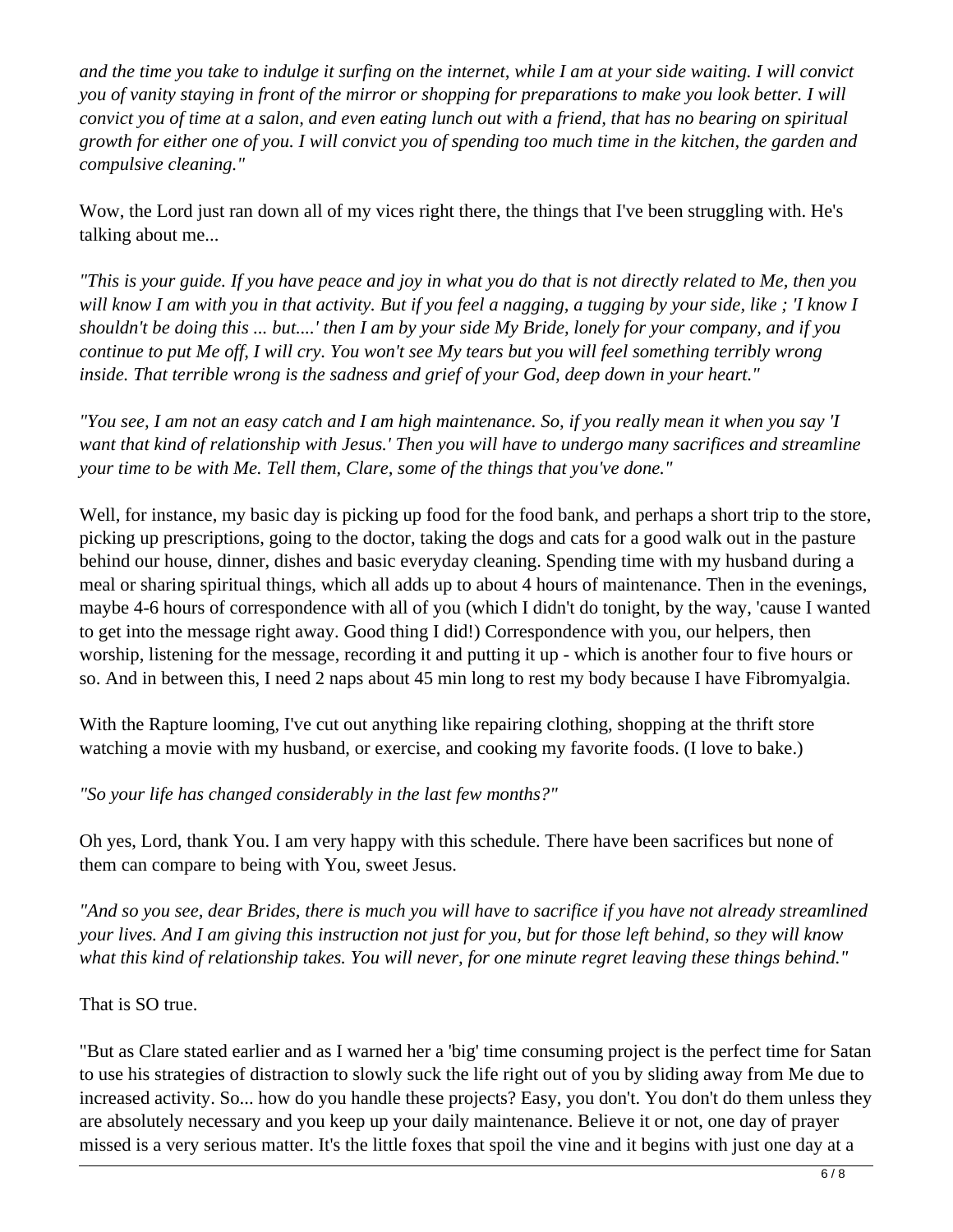time. The next day something else pressing steals your prayer time. The next day more things come up and now you are in the habit of putting Me off - and unless you take drastic measures to get back to Me, it's like the tide going out... you're drawn far away from the home in your heart with Me.

*"So this is what these sacrifices look like. Happy you will be if you count them as nothing and bring your life into order: God order. It may not happen overnight, but if you work at it every day, I will be with you helping you make the right choices. And when you slide backwards, as Clare inevitably does, I tell her, 'I will help you make better choices with your day tomorrow, My Love.' And we are back on the right track."*

You know, when that happened, and I would backslide, I used to feel so awful and I'd start building this wall between us again, because I had shown preference for the world for selfish things, instead of being with Him. And it's not like that anymore. He immediately tells me, "I'll help you make better choices with your day tomorrow." And I feel so good about that. I can come right back to Him.

Well Lord, I can just hear it right now...'what about people who have to work or go to school?'

*"I have no easy answer. Again, it is 'how badly' do you want this kind of relationship? Badly enough to change your lifestyle so you have fewer bills or relatively none at all? Is the career you are being educated for truly My will for your life? My perfect will? Or would you be happier in Africa out in the bush bringing souls to Me? Does your work reflect your complete devotion and love for Me? Or is it financial security you are living for?*

*"You see there is no easy answer. You will get scorn and contempt from the world if you opt out of the world. Are you ready to give an answer - or walk away without an answer to family and relatives who see you as being irresponsible and a loser? Or are you so in love with Me that none of that even matters? Or are you willing to hurt inside and lose the support of family and friends who draw away from you because of your 'foolish' choices? No easy answer."*

I can just hear it now, Lord - 'but I'm married!'

*"If you are equally yoked that will not be an impediment."*

...'I have a good job and great income, I've worked for this position for years, my retirement is secure...'

*"You may not be alive next week let alone ten years from now. What could you be doing to build up My kingdom with the skill set you have developed? Or perhaps I have a different plan not using you in what you have cultivated, but using you in something you are totally unprepared for, so you will have to rely strictly on Me to accomplish it."*

I want to take an aside here and just mention to you. From my experiences as a nationally published nature photographer 30 years ago... You would not allow me to get near a camera after I dedicated my life to You.

*"Yes, that's true - because you reeked of the world every time you picked up a camera and I couldn't stand the stench."*